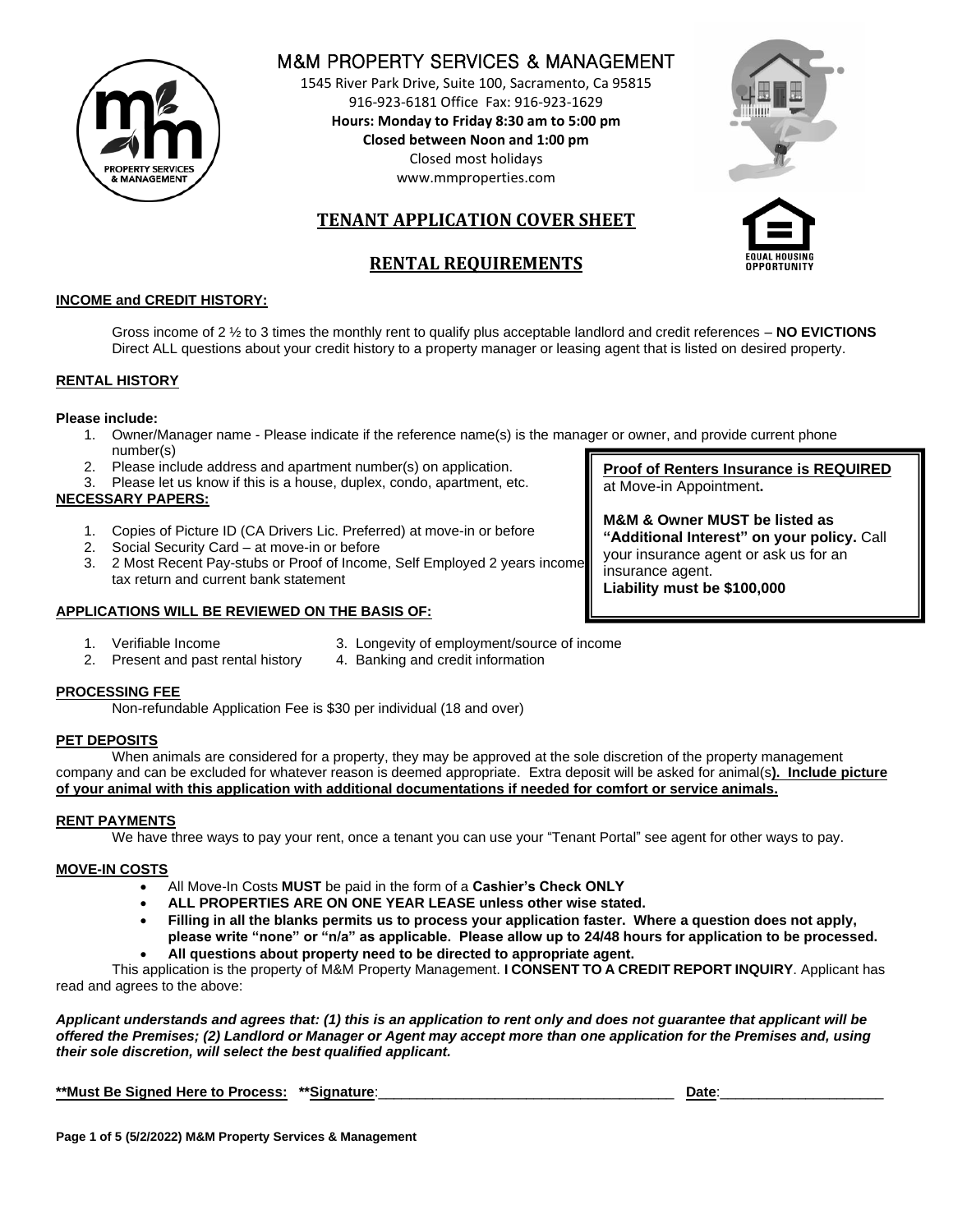| Thank You For Your<br><b>Application!</b><br>Map to Office on Page 4                                                                                                                                                                                                                                         | <b>M&amp;M PROPERTY SERVICES &amp; MANAGEMENT</b><br>1545 River Park Drive, Suite 100, Sacramento, Ca 95815<br>916-923-6181 Office Fax: 916-923-1629<br>Hours: Monday to Friday 8:30 am to 5:00 pm<br>Closed between Noon and 1:00 pm<br><b>Closed most holidays</b><br>www.mmproperties.com<br><b>TENANT APPLICATION</b><br>APPLICATIONS TO RENT (\$30 FEE) Make checks payable to<br>"M&M Property Services & Management"<br>PLEASE COMPLETE IN BLACK INK |                                                                                                                 |
|--------------------------------------------------------------------------------------------------------------------------------------------------------------------------------------------------------------------------------------------------------------------------------------------------------------|-------------------------------------------------------------------------------------------------------------------------------------------------------------------------------------------------------------------------------------------------------------------------------------------------------------------------------------------------------------------------------------------------------------------------------------------------------------|-----------------------------------------------------------------------------------------------------------------|
|                                                                                                                                                                                                                                                                                                              |                                                                                                                                                                                                                                                                                                                                                                                                                                                             | Agent: _______________ Agent #: _____________ Property Shown By: _______________                                |
|                                                                                                                                                                                                                                                                                                              |                                                                                                                                                                                                                                                                                                                                                                                                                                                             |                                                                                                                 |
|                                                                                                                                                                                                                                                                                                              | Ask us about the ways you can conveniently pay your monthly rent.                                                                                                                                                                                                                                                                                                                                                                                           |                                                                                                                 |
|                                                                                                                                                                                                                                                                                                              |                                                                                                                                                                                                                                                                                                                                                                                                                                                             |                                                                                                                 |
|                                                                                                                                                                                                                                                                                                              |                                                                                                                                                                                                                                                                                                                                                                                                                                                             |                                                                                                                 |
|                                                                                                                                                                                                                                                                                                              |                                                                                                                                                                                                                                                                                                                                                                                                                                                             |                                                                                                                 |
|                                                                                                                                                                                                                                                                                                              |                                                                                                                                                                                                                                                                                                                                                                                                                                                             |                                                                                                                 |
|                                                                                                                                                                                                                                                                                                              |                                                                                                                                                                                                                                                                                                                                                                                                                                                             |                                                                                                                 |
|                                                                                                                                                                                                                                                                                                              |                                                                                                                                                                                                                                                                                                                                                                                                                                                             |                                                                                                                 |
|                                                                                                                                                                                                                                                                                                              |                                                                                                                                                                                                                                                                                                                                                                                                                                                             |                                                                                                                 |
|                                                                                                                                                                                                                                                                                                              |                                                                                                                                                                                                                                                                                                                                                                                                                                                             | Photo ID/Type:____________ Number:#______________ Issuing Government: ___________ Other:____________            |
|                                                                                                                                                                                                                                                                                                              |                                                                                                                                                                                                                                                                                                                                                                                                                                                             |                                                                                                                 |
| How did you hear about our company? ____ Zillow ____ M&M Web Site ____ Sign<br>Other Source: with a state of the control of the control of the control of the control of the control of the control of the control of the control of the control of the control of the control of the control of the control |                                                                                                                                                                                                                                                                                                                                                                                                                                                             |                                                                                                                 |
| Name and Ages of all other occupants:                                                                                                                                                                                                                                                                        |                                                                                                                                                                                                                                                                                                                                                                                                                                                             |                                                                                                                 |
|                                                                                                                                                                                                                                                                                                              |                                                                                                                                                                                                                                                                                                                                                                                                                                                             |                                                                                                                 |
|                                                                                                                                                                                                                                                                                                              |                                                                                                                                                                                                                                                                                                                                                                                                                                                             |                                                                                                                 |
|                                                                                                                                                                                                                                                                                                              |                                                                                                                                                                                                                                                                                                                                                                                                                                                             |                                                                                                                 |
|                                                                                                                                                                                                                                                                                                              |                                                                                                                                                                                                                                                                                                                                                                                                                                                             |                                                                                                                 |
|                                                                                                                                                                                                                                                                                                              |                                                                                                                                                                                                                                                                                                                                                                                                                                                             | ANIMALS: YES____ NO______ CAT_____ DOG_____ BREED________ OTHER:_________________                               |
|                                                                                                                                                                                                                                                                                                              |                                                                                                                                                                                                                                                                                                                                                                                                                                                             | MUST provide Picture (photo) of Animal with this application and any needed documentation (comfort or service). |
| <b>RENTAL HISTORY</b>                                                                                                                                                                                                                                                                                        |                                                                                                                                                                                                                                                                                                                                                                                                                                                             |                                                                                                                 |
|                                                                                                                                                                                                                                                                                                              |                                                                                                                                                                                                                                                                                                                                                                                                                                                             |                                                                                                                 |
|                                                                                                                                                                                                                                                                                                              |                                                                                                                                                                                                                                                                                                                                                                                                                                                             | State: Charles Color Cip Code: Charles Color Moved-in date: Charles Move-out date:                              |
|                                                                                                                                                                                                                                                                                                              |                                                                                                                                                                                                                                                                                                                                                                                                                                                             |                                                                                                                 |
|                                                                                                                                                                                                                                                                                                              |                                                                                                                                                                                                                                                                                                                                                                                                                                                             |                                                                                                                 |
|                                                                                                                                                                                                                                                                                                              |                                                                                                                                                                                                                                                                                                                                                                                                                                                             |                                                                                                                 |
|                                                                                                                                                                                                                                                                                                              |                                                                                                                                                                                                                                                                                                                                                                                                                                                             |                                                                                                                 |

**Page 2 of 5 (5/2/2022) M&M Property Services & Management**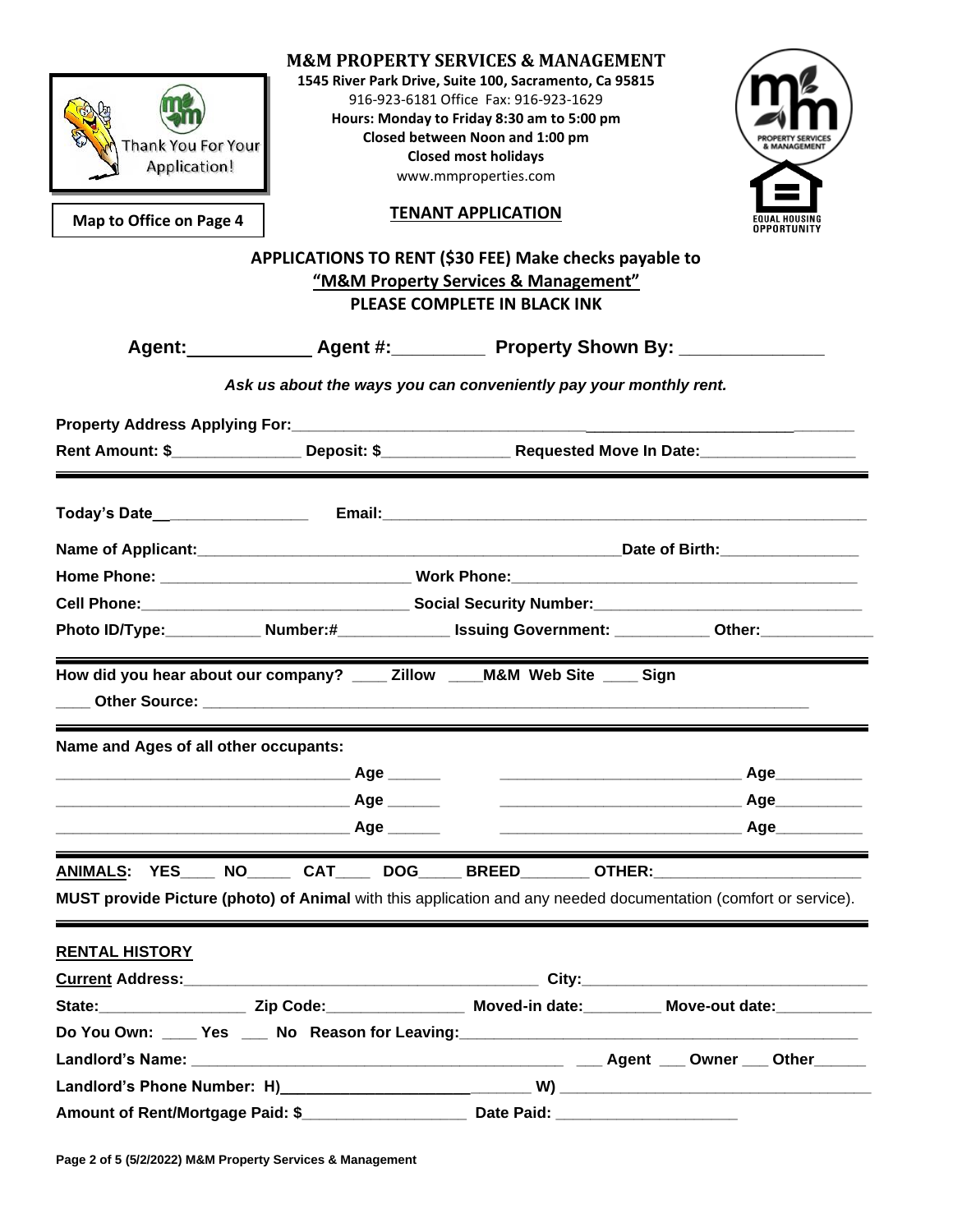| State: ________________________Zip Code: ________________________Moved-in date: _______________Move-out date: ______________ |  |  |  |
|------------------------------------------------------------------------------------------------------------------------------|--|--|--|
| Live with Family _____ Live with Friends _______ Live with other Roommates                                                   |  |  |  |
|                                                                                                                              |  |  |  |
|                                                                                                                              |  |  |  |
|                                                                                                                              |  |  |  |
|                                                                                                                              |  |  |  |
|                                                                                                                              |  |  |  |
| State: _______________________ Zip Code: ____________________ Moved-in date: ___________ Move-out date: ___________          |  |  |  |
| Live with Family Louis Live with Friends Live with other Roommates                                                           |  |  |  |
|                                                                                                                              |  |  |  |
|                                                                                                                              |  |  |  |
|                                                                                                                              |  |  |  |
|                                                                                                                              |  |  |  |
| <b>EMPLOYMENT INFORMATION</b>                                                                                                |  |  |  |
|                                                                                                                              |  |  |  |
|                                                                                                                              |  |  |  |
|                                                                                                                              |  |  |  |
| How Long At Job: Years Months Gross Monthly Income: \$                                                                       |  |  |  |
|                                                                                                                              |  |  |  |
|                                                                                                                              |  |  |  |
|                                                                                                                              |  |  |  |
|                                                                                                                              |  |  |  |
|                                                                                                                              |  |  |  |
|                                                                                                                              |  |  |  |
|                                                                                                                              |  |  |  |
| <b>BANKING INFORMATION:</b>                                                                                                  |  |  |  |
|                                                                                                                              |  |  |  |
|                                                                                                                              |  |  |  |
|                                                                                                                              |  |  |  |
| Balance: \$ _____________________Telephone Number:_______________________________                                            |  |  |  |
| <b>AUTOMOBILE INFORMATION:</b>                                                                                               |  |  |  |
|                                                                                                                              |  |  |  |
|                                                                                                                              |  |  |  |
|                                                                                                                              |  |  |  |
|                                                                                                                              |  |  |  |